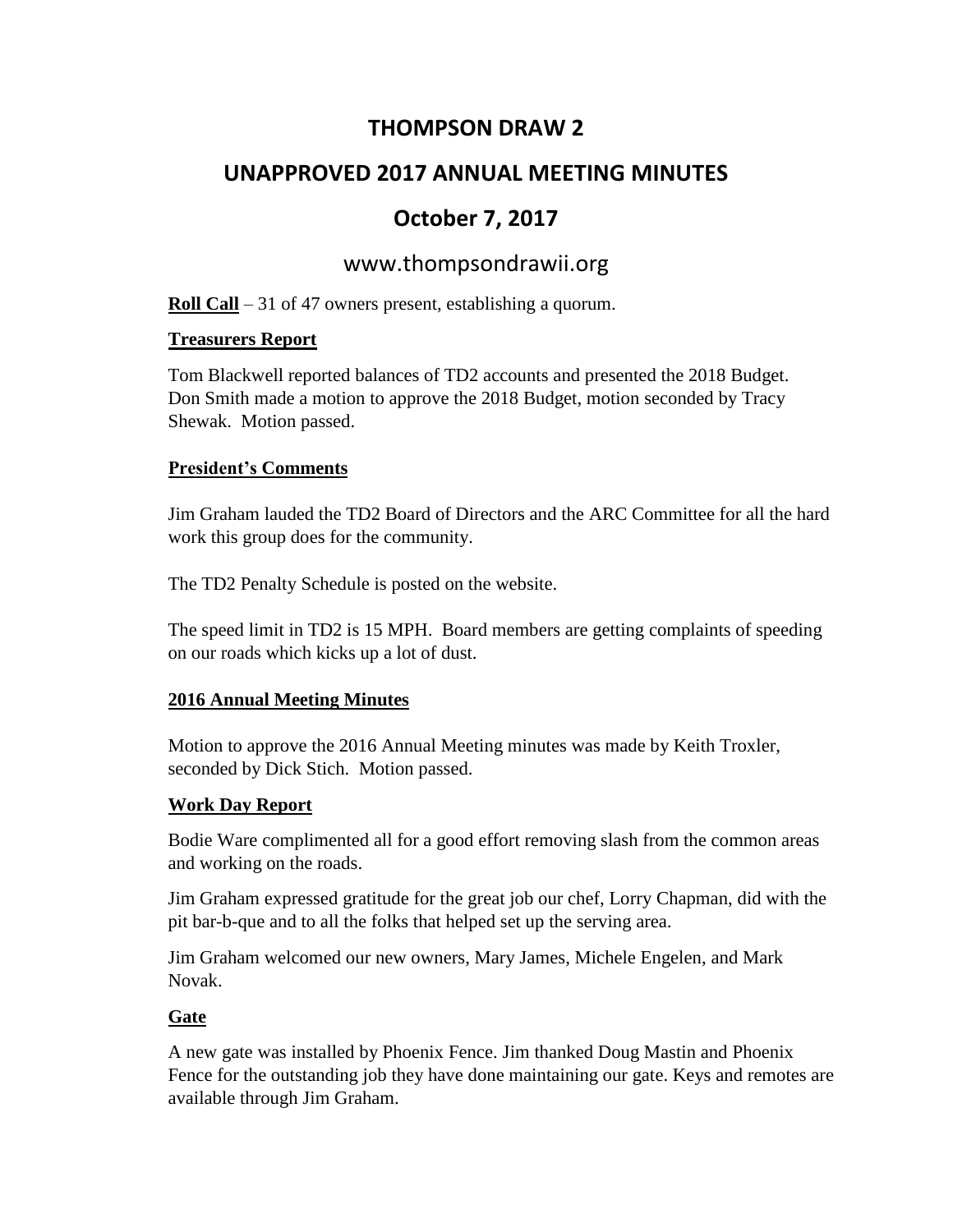### **Slash Pile**

The regular pickup of the slash pile has been a success. Thanks to Bill Bohi for the great job he has done. Bill requests that slash be cut into pieces no larger than 4 feet and that slash not be piled against trees to prevent tree damage. Additionally, there has been construction debris and trash, such as water bottles, in the pile. The Payson Slash Pit personnel have advised that if this continues, they will ban TD2 slash from being deposited there. Jim urged all people to be extra cautious about what they place in the pile.

## **TD2 Directory**

Rob O'Dell is updating the TD2 Directory. All Owners will be emailed a copy soon. Any changes need to be sent to Rob at odellrob@hotmail.com.

## **Website**

Our website is up to date and contains minutes, forms and current information about our community. Please visit [www.thompsondrawii.org](http://www.thompsondrawii.org/) regularly for updates. TD2 also has a Facebook page that is open for comments and information.

### **CC&R Amendment Proposal**

The proposed amendment to Article IV, Section 1, Paragraph C, did not pass by the required 75%. 36 of the 47 cabin owners voted. 7 voted yes and 29 voted no.

#### **Improvements and Upgrades**

Jim reported that several culverts have been replaced, the spillway has been repaired and improved, and the large tree blocking the creek behind the Kearney cabin has been moved to the side and will be removed as soon as feasible. At the pump house, new siding and door have been added, vastly improving the appearance and security. Two new water tanks have been ordered and will be installed upon arrival. This will improve water storage for TD2 and provide additional water for fire protection, thus bringing TD2 closer to a "Firewise community". The other requirement for the "Firewise" status is a second exit from TD2. The original exit near the Diana cabin was obstructed when the highway was widened. Our current second exit near the Jandura cabin on Draw loop does not yet meet the standard.

#### **Architectural Forms**

Jim reiterated that the ARC form needs to be submitted prior to any work being performed on the exterior of any cabin or lot. Jim thanked the ARC Committee members for their great work.

## **Road Report**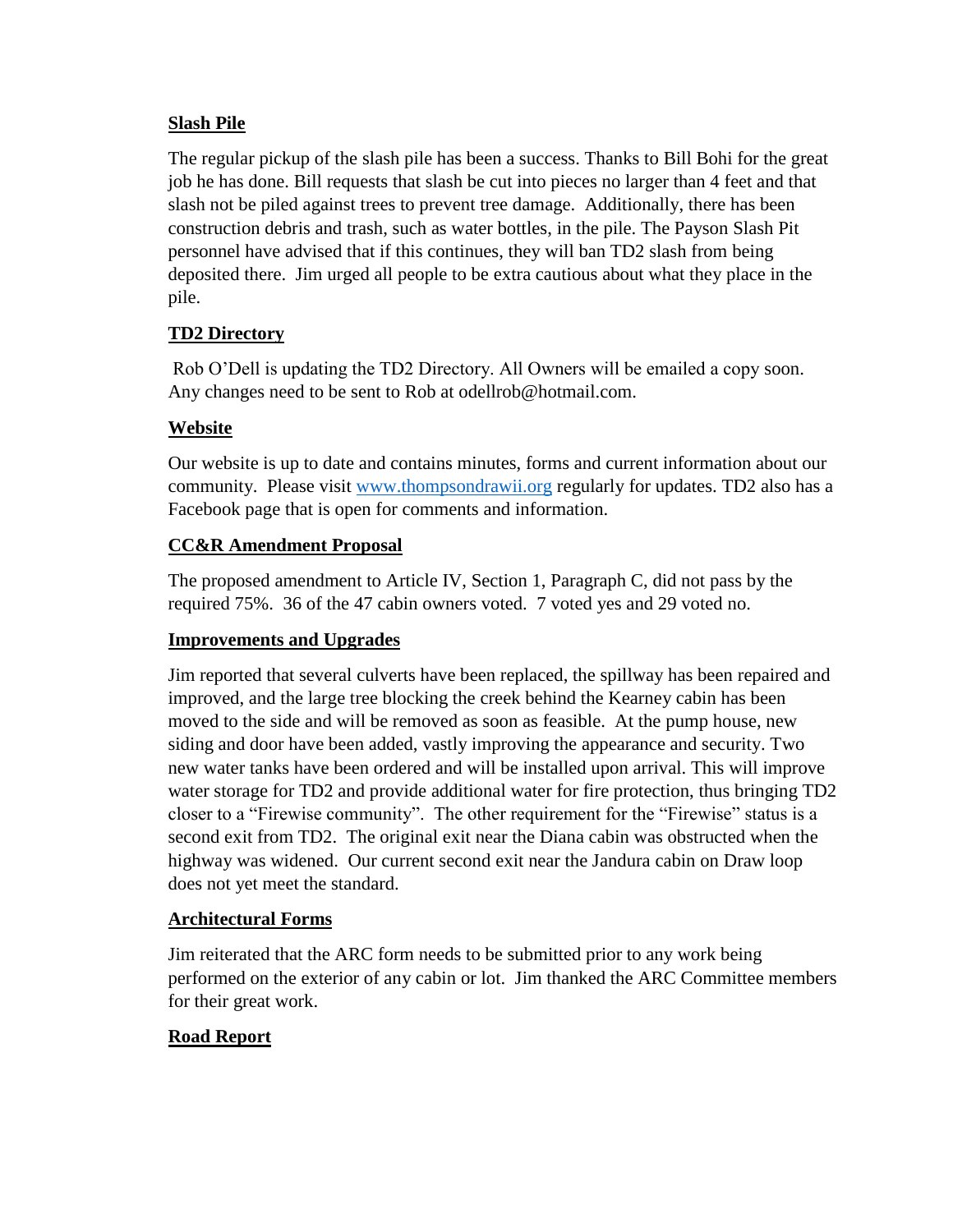Tim Krieger has been doing an outstanding job. He repaired our road smoothing equipment and has dragged the roads and coordinated several culvert replacements and runoff ditch repairs.

#### **Water Report**

Mike Jandura reports the system is running fine. Jim related the booster pump suffered a leak and commended Mike and Chris Beaupre, our water coordinator, for their great work on the system.

### **Safety Report**

Bill Campbell was absent.

## **Q and A Session**

Linda Shewak asked what, if any, criteria is used to determine who is exempt from paying the \$100 penalty for not attending workday. Jim advised that things such as medical emergencies or personal tragedies are examples of exemptions.

Keith Troxler asked if the leftover meat will be sold. Jim advised that it is available at \$5 a pound.

Mary James asked if consideration has been given to fence the TD2 property to keep the cattle out. Jim advised the vast majority of fence around TD is old Forest Service fencing and that to fence TD2 would be a very expensive proposition. TD2 has not yet considered fencing our property at this time. Judy Fishman stated that due to the Forest thinning project last year, there is a 2 year recovery period in which cattle should not be in the area.

Mary James advised that if Verizon receives enough complaints/requests about our subpar reception that they would consider placing a tower nearby. You can do this by phone or on their website. Ron Bishop advised that the tower that was supposed to be built at the Tonto Village fire station became moot when the station went well over budget, and there was some disarray within the Hellsgate Fire Department. A new Chief has been appointed and perhaps the subject can be brought up again.

Eric Webster asked that the TD2 directory be sent out to everyone. Jim agreed and Rob will do so when he completes the updates.

Jim advised our water lines are getting quite old and very near the surface which can result in freezing. TD2 may need to soon consider a schedule of replacing them. This will be expensive but he hopes the Reserve fund can cover the expense.

#### **Adjournment**

Motion made by Linda Shewak to adjourn the meeting. Motion seconded by Ron Bishop. Motion passed.